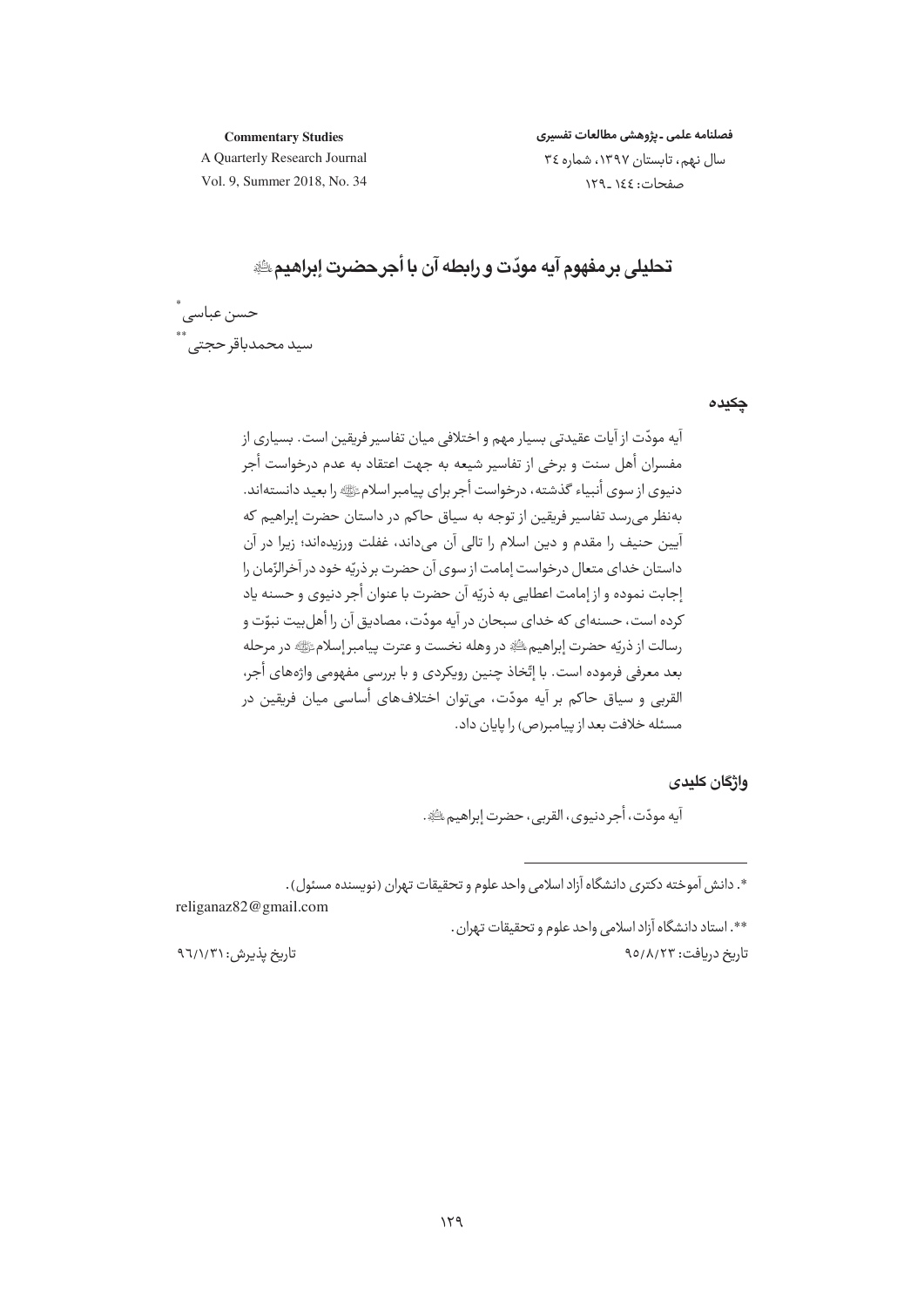## تبيين مسئله

مسئله درخواست يا عدم درخواست اجر از سوى انبياء بهويژه در آيه مودت: «ذَلِكَ الَّذِي يُبَثِّرُ اللَّهُ عِبَادَهُ الَّذِينَ آمَنُوا وَعَمِلُوا الصَّالِحَاتِ قُلْ لَا أَسْأَلُكُمْ عَلَيْهِ أَجْرًا إِلَّا الْمَوَدَّةَ في الْقُرْبَي وَمَنْ يَقْتَرِفْ حَسَنَةً نَزِدْ لَهُ فِيهَا حُسْنًا إِنَّ اللَّهَ غَفُورٌ شَكُورٌ» (شورى / ٢٣) از مهمترين مسائل مورد اختلاف مفسران فريقين بهشمار مي آيد؛ چراکه متقدمان و متأخران از مفسران فریقین در تفسیر آیه مودت بهدنبال دفاع از رأیی بودهاند که با مواضع کلامی مذهب خود بیشترین سازگاری را داشته باشد، نتیجه چنین تفسیر پیش داورانه موجب ارائه حدود ينج رأى مختلف، در تفسير آيه مودت شده است. بهنظر مي رسد مفسران فريقين با رويكرد تقطیعی به آیه مودت از توجه به سیاق مجموعه آیات اجر رسالت و رابطه آن آیات با اجر دنیوی حضرت ابراهيم ﷺ غفلت ورزيدهاند، از اين رو نگارندگان در مقاله حاضر به دنبال ياسخ به اين سؤالات اساسی است که چه رابطهای میان آیین حنیف و دین اسلام برقرار است؟ چرا خدای متعال از میان انبياء گذشته صرفاً براي حضرت ابراهيمﷺ اجر دنيوي قرار داده است؟ آيا ميان اجر در آيه مودت با دعاهای حضرت ابراهیم برای امامت ذریه خودش و اجر دنیوی و حسنه اعطایی خدا در اجابت دعاهای حضرت ایراهیمﷺ برای ذریه خود در آخرالزمان رابطهای وجود دارد؟

با بررسی سیر تطور تفاسیر و کتب و مقالات فریقین، از صدر اسلام تاکنون چنین به نظر می رسد که مفسران و دانشمندان فریقین نسبت به وجود رابطه مقدم و تالی آیین حنیف با دین اسلام بهخصوص در آیه مودت سخنی نگفته و در پی آن از دقت در سیاق و ادبیات حاکم بر داستان و دعاهای حضرت ابراهیمﷺ بهعنوان پدر ادیان توحیدی برای امت آخرالزمان و پیوند عمیق آیه مودت با امامان معصوم از ذریه آن حضرت غفلت ورزیدهاند و در مواردی که مثلاً حرف «فی» و «الا» «القربي» در آيه مودت با نظر انتخابي آنان ناسازگار بوده، بهجاي دقت در ديگر آيات قرآني، آن را از معنای حقیقی «ظرفیت»، «استثنای متصل» و «امامان معصوم از ذریه حضرت ابراهیم ﷺ» خارج نموده و به معنای مجازی «سببیت»، «استثنای منقطع»، «تقرب به خدا» و غیره تأویل نموده و در برخی موارد نیز به نسخ آیه مودت حکم دادهاند. نگارندگان در نوشته حاضر درصدد بیان دلایل و مستنداتی هستند که بیان کننده میزان پیوند میان آیه مودت با اجر دنیوی اعطایی از سوی خدای متعال به حضرت ابراهیم ﷺ هست. به نظر می رسد در صورت اثبات این نظر، می توان اصلی ترین مفهوم آيه مودت را به دست آورده و به ارائه ششمين نظر در ذيل آيه مودت پرداخت .

## بررسي آراء تفاسيرفريقين در مورد مفهوم و مصداق آيه مودت

تفاسير فريقين از صدر اسلام تاكنون در تفسير آيه مودت بهخصوص عبارت «القربي» تحت تأثير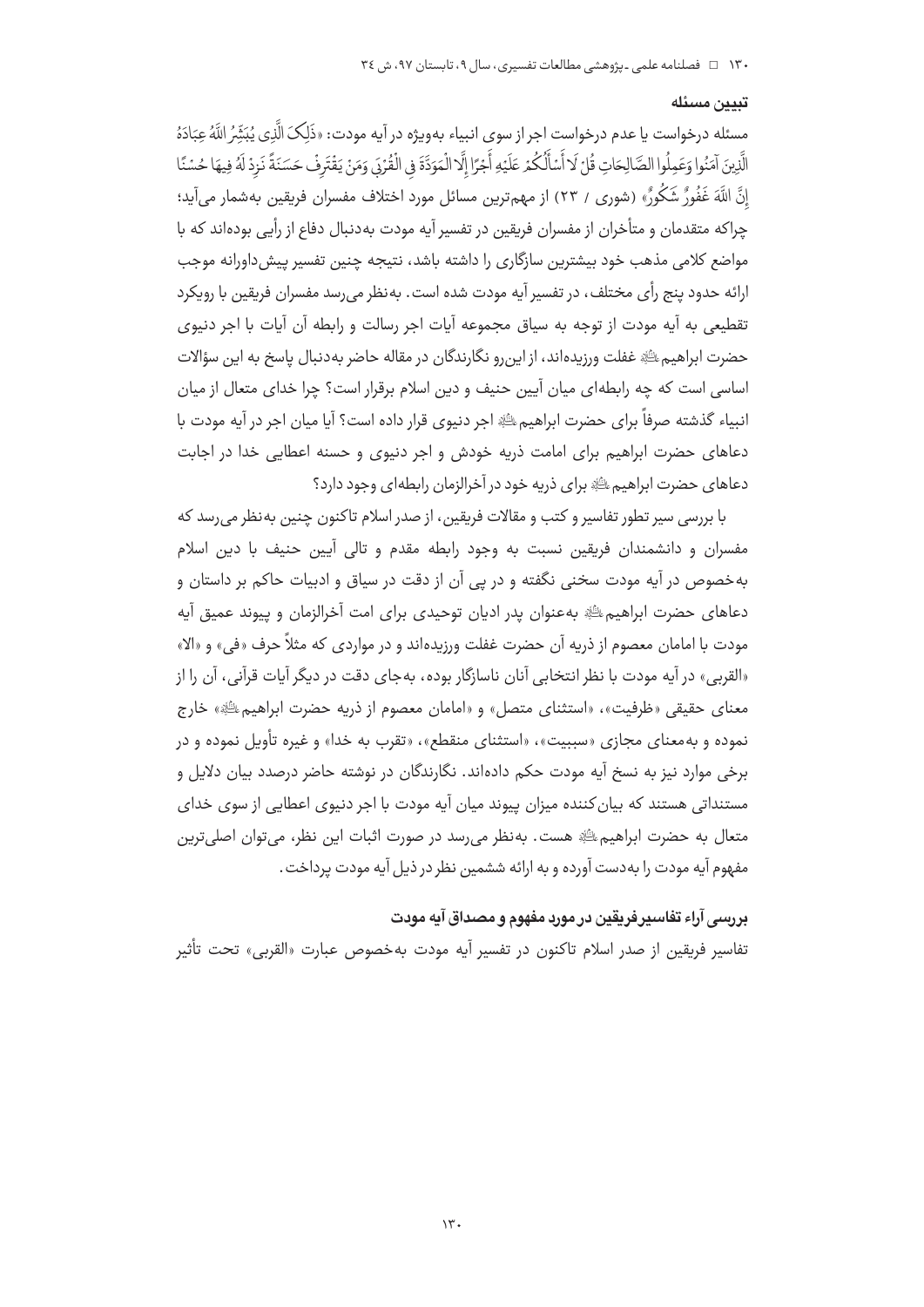## تحليلي پر مفهوم آيه مودّت و رابطه آن با أجر حضرت إبراهيم ﷺ □ ١٣١

پیش فرض های کلامی و شرایط اجتماعی و سیاسی، آراء مختلفی را ابراز نمودهاند که بهنظر می رسد با سیاق و فضای آموزههای قرآنی ناسازگار بوده و هر یک از آنها، از جنبههای مختلف دارای ضعف و قوت بوده و نیاز به نقد و واکاوی با نگرشی جدید دارند. آراء موجود عبارتاند از:

## يک. مودت قريش به پيامبر ﷺ به جهت خويشاوندی با آن حضرت

بيشتر تفاسير اهل سنت در بررسي مفهوم و مصداق «القربي» در آيه مودت رأي فوق را انتخاب نمودهاند. .<br>نگارندگان به جهت رعایت اختصار، خوانندگان را به مطالعه تفاسیر و مقالات زیادی که به نقد این نظر اقدام نمودهاند، ارحاع می دهد. (طباطبایی، ۱۶۱۷، ۱۸ / ۲۲؛ مدرسی، ۱۶۱۹؛ ۱۲ / ۳۳۷ ـ ۳۳۲: عابدي، ١٣٨٧: ٦٥ \_٢٢؛ حاجي اسماعيلي واسماعيلي، ١٣٩٢: ١٤ / ٥٧ \_٥٦؛ بابابي، ١٣٨٠: ٦٧ \_٢٦: مروتی و زرگوش نسب، ۱۳۸۸: ۱۱٦)

### دو. نسخ آیه مودت با آیات نفی درخواست اجراز سوی انبیاء گذشته

برخی دیگر از تفاسیر فریقین بعد از انتخاب نظر مودت قریش به پیامبرﷺ به جهت خویشاوندی با آن حضرت در تفسير آيه مودت و «القربي»، معتقدند كه آيه مودت با آيات مربوط به نفي درخواست اجر برای انبیای گذشته نسخ گردیده است. (سیوطی، ١٤٠٤: ٦ / ٦؛ ابن عطیه اندلسی، ١٤٢٢: ٥ / ٣٤؛ ثعالبي، ١٤١٨: ٥ / ١٥٨؛ آل سعدي، ١٤٠٨: ١ / ٧٥٧؛ مقاتل بن سليمان، ١٤٢٣: ٣ / ٧٥٣) ولي ثعلبي در ال*کشف و البیان* و بغوی در م*عالم التنزیل* از مفسران اهل سنت در نقد نظریه نسخ گفته|ند که این دیدگاه، قوی نیست و این آیه نمیتواند منسوخ باشد؛ زیرا تقرب به خدا با طاعت او و مودت پیامبر و اهل بیت او نسخ بردار نيستند. (ثعلبي، ١٤٢٢: ٨ / ٣١٣؛ بغوي، ١٤٢٠: ٤ / ١٤٥)

در نقد و پررسی نظریه نسخ آیه مودت باید گفت، همه آباتی که از آنها بهعنوان ناسخ باد گردیده است، مکی هستند ولی آیه مودت مدنی است . (آریانفر، ۱۳۸۵: ۱۷۳) اگرچه در تفاسیر از سوره شوری بهعنوان سوره مکی یاد شده است، ولی بر اساس روایت ابنِعباس، چهار آیه از آن از: «قُلْ لَا أَسْأَلُكُمْ عَلَيْهِ أَجْرًا إِلَّا الْمَوَدَّةَ فِى الْقُرْدَى» تا سه آيه بعد از آن مدنى هستند. همچنين قولى از مقاتل نقل شده مبنى بر اینکه آیات ۲۳ ـ ۲۲ مدنی هستند. (اندلسی، ۱٤۲۰؛ ۹ / ۳۲۲؛ آلوسی، ۱٤۱٥: ۱۳ / ۱۱) بر فرض صحت ادعای فوق، روایات اخیر، تخصیص;ننده قول عامی هستند که سوره شوری را مکی میداند. از سوی دیگر نسخ ادعایی در آیه مودت دارای معارض بوده و اصلاً نسخی در میان نیست؛ زیرا برخلاف ادعای طرفداران نسخ، از ميان انبياء گذشته، حضرت ابراهيم ﷺ داراي اجر دنيوي است: «... وَآَتَيْنَاهُ أَجْرَهُ في الدُّنْيَا وَ إِنَّهُ فِي الْآخِرَةِ لَمِنَ الصَّالِحِينَ» (عنكبوت / ٢٧) از اين,رو خداي متعال به طور صريح با اختصاص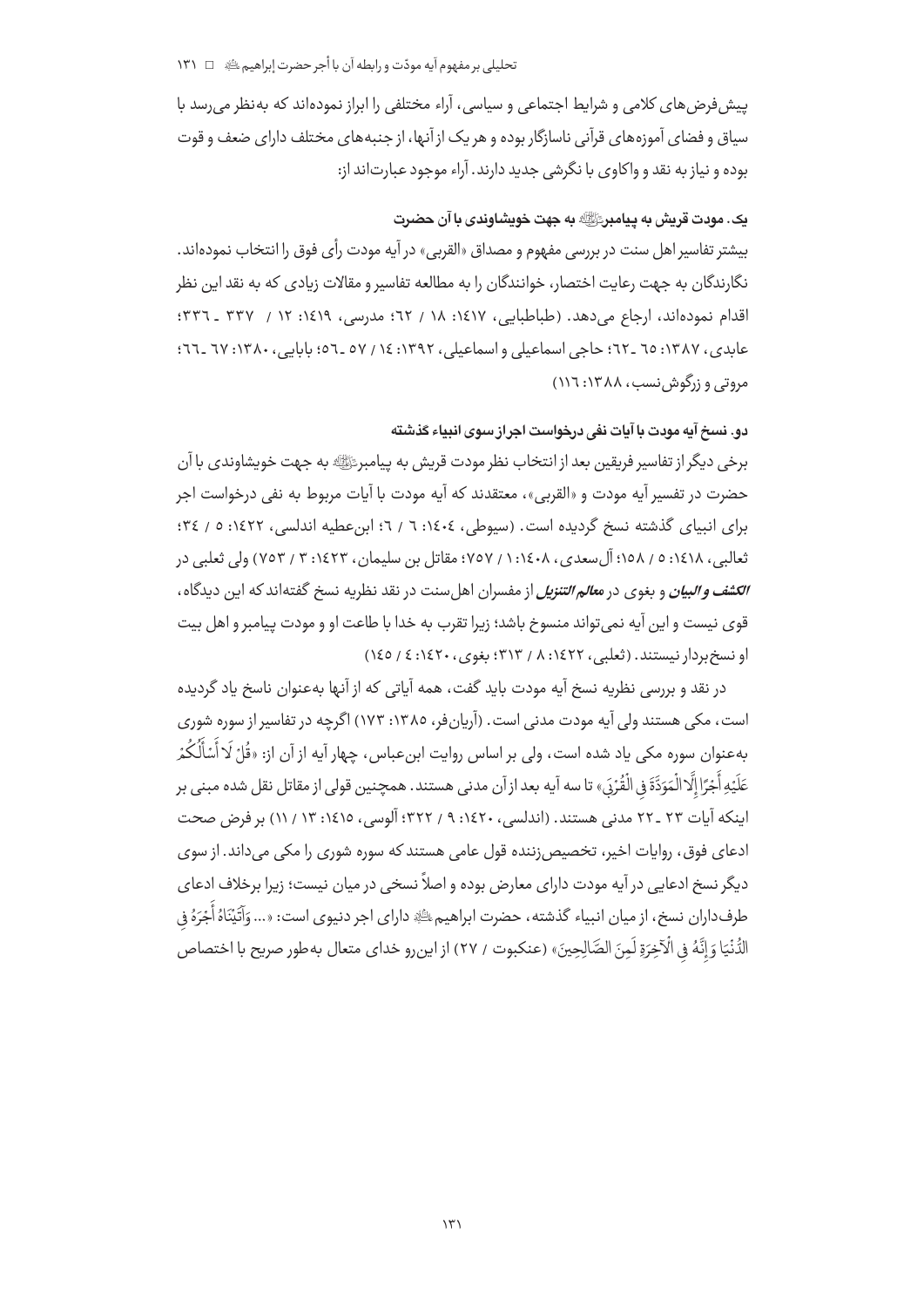#### ۱۳۲ = فصلنامه علمی ـ یژوهشی مطالعات تفسیری، سال ۹، تابستان ۹۷، ش ٣٤

اجر دنیوی برای حضرت ابراهیمﷺ، اجر موجود در آیه مودت را نه تنها تأیید، بلکه تأکید و تقویت می نماید. در ادامه همین مقاله این ادعا به طور مفصل تبیین میگردد.

#### ۱. تقرب به خدای متعال با طاعت و عمل صالح

از میان مکاتب و جریانهای تفسیری، اکثر تفاسیر عرفانی در تفسیر آیه مودت و در بررسی مفهوم «القربي» آن را به مفهوم تقرب به خدا با طاعت و عمل صالح تفسير كردهاند. (تسترى، ١٤٢٣: ١٤٠؛ سلمي، ١٣٦٩: ١٨١؛ قشيري، بي تا: ٣ / ٣٥١؛ ميبدي، ١٣٧١: ٩ / ١٩) كتب و مقالات متعددي در رد و نقد نظر فوق سخن راندهاند که به جهت رعایت اختصار، خوانندگان به مطالعه آن منابع دعوت می شوند. (حائری، ۱۳۸۱: ۱ / ۱٤۲؛ این منظور، ۱٤١٤: ۱ / ٦٦٥؛ راغب اصفهانی، ۱٤١٢؛ ٦٦٤؛ بابایی، ٠٨ ١٣: ٦٦: طباطياتي، ١٤١٧: ١٨ / ٤٦ ـ٤٥)

## ۲. لزوم صله رحم مسلمانان با خویشاوندان خود

این رأی صرفاً در لابهلای تفاسیر اهل سنت بهعنوان یکی از احتمالات ذکرشده است، ولی هیچ یک از تفاسیر اهل سنت آن را بهعنوان نظر انتخابی خود گزینش ننمودهاند. در نقد نظر فوق باید گفت، اجر رسالت در این نیست که هر کسی خویشان خود را دوست بدارد، زیرا؛ یک. این (دوستی)، احتیاج به سفارش نداشته و نوعاً مردم خویشان خود را تا زمانی که دشمنی فراهم نیامده، دوست دارند. دو. این (نوعدوستي)، هيچ تناسبي با اجر رسالت ندارد. سه. بيشتر خويشان مسلمانان ـدر آن موقع ـ، كافران و مشرکان بودهاند و قرآن کریم از دوستی آنان نهی نموده است. (مجادله / ۲۲) چهار. آنچه نسبت به خویشان (فی الجمله) امر شده، مواصلت و کمک است، اما اینکه انسان مرکز دوستی خود را خویشاوند قرار دهد، مورد امر نیست.

## ٣. دوستي و مودت نسبت به اهل بيت و عترت پيامبر اسلامﷺ

اکثر قریب به اتفاق تفاسیر شیعه و برخی از تفاسیر اهل سنت نظر فوق را در تفسیر آیه مودت و واژه «القربی» انتخاب و گزینش نمودهاند که برخی از مهمترین تفاسیر اهلسنت عبارتاند از: تفسیر *شواهد التنزیل* از حاکم حسکانی (قرن پنجم هجری)، تفسیر *الکشف و البیان* از ثعلبی نیشابوری (قرن ينجم هجري)، تفسير *الكشاف ا*ز جارالله زمخشري (قرن ششم)، تفسير *معالم التنزيل في تفسير القرآن* از محمد بن مسعود بغوی (قرن ششم)، **تفسیر** *کبیر (مفاتیح الغیب)* **ا**ز فخر رازی (قرن ششم)، تفسیر *انوار التنزيل و اسرار التاويل* از عبدالله بن عمر بيضاوي (قرن هفتم)، تفسير ب*حر المحيط في التفسي*ر از ابوحيان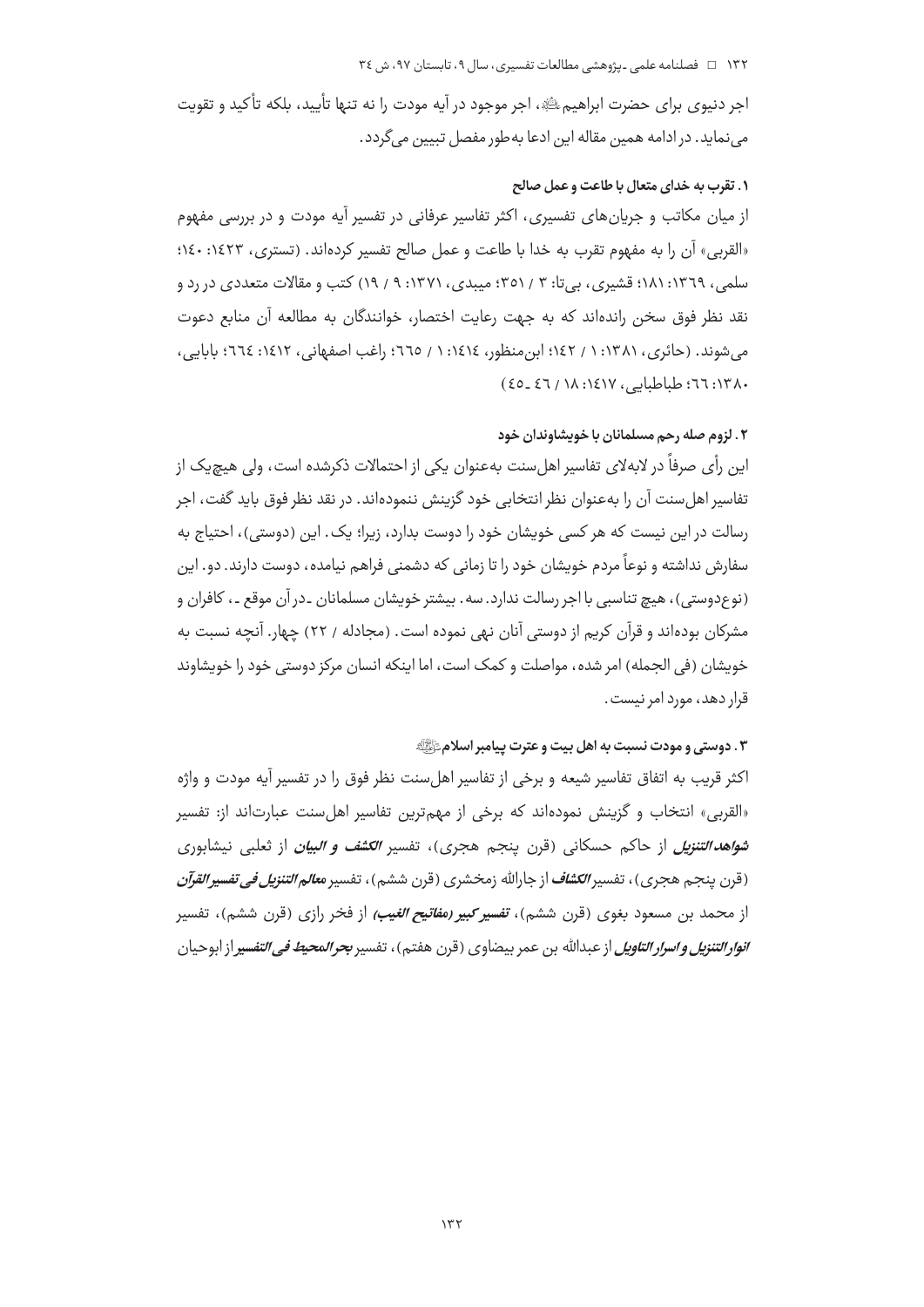محمد بن یوسف اندلسی (قرن هشتم)، تفسیر *روح البیان* از اسماعیل بروسوی (قرن دوازدهم)، تفسیر ر*وح المعاني في تفسير القرآن العظي*م از سيد محمود آلوسي (قرن سيزدهم) .

در بررسی نظر فوق باید گفت که هر یک از تفاسیر شیعه و اهل سنت که نظر مودت فوق را گزینش نمودهاند، آیه مودت را بهصورت مجزا و تقطیعی تفسیر نموده و از توجه به سیاق آیات اجر رسالت و در رأس آن پيوند اجر در آيه مودت با اجر دنيوي حضرت ابراهيمﷺ در آيه: «... وَآَتَيْنَاهُ أَجْرَهُ فِي الدُّنْيَا ...» (عنكبوت / ٢٧) غفلت نمودهاند و بهجاي اينكه در تفسير آيه مودت به آيات مربوط به داستان حضرت ابراهیم ﷺ و دعاهای آن حضرت بر امامت ذریه خود در آخرالزمان استناد نمایند، در بیشتر موارد با تمسک به برخی روایات، بهدنبال اثبات مفهوم و مصادیق «القربی» در مورد اهل بیتﷺ هستند، حال آنکه مخالفان نظر فوق نیز برای اثبات عقیده خود به روایاتی استناد می کنند که صعیف و گاهی مجعول هستند، ولي به جهت تعصب به عقيده خود از توجه به نقاط ضعف احاديث استنادي طفره مي روند.

## ب) قاعده سياق؛ اثباتكننده ييوند آيه مودت با اجردنيوي حضرت ابراهيم ﷺ

یکی از قواعد مهم در تفسیر، توجه به بافت و سیاق آیات است. «سیاق» از نظر ساختاری مصدر بهمعنای «سوق» و «مساق» و بهمعنای ترغیب به راندن حیوان از پشت سر است. سیاق کلام بهمعنای شیوه و اسلوب آن است. (این منظور، ۱٤٢٦: ۱ / ١٩٤٢) اما در اصطلاح سیاق عبارت از: ساختار کلی که اجزای گوناگون کلام را به هم پیوند داده آن را پیوسته، مترابط و متناسب با یکدیگر می سازد و باعث ظهور معنای مراد می شود. (رحبی و دیگران، ۱۳۸۳: ۹۲) از سیاق آیات بهعنوان یکی از قرائن متصله در فهم کلام استفاده میشود، تا معنای آیات در ضمن سیاق آنها دانسته شود. پس توجه به سیاق و تناسب بین فصول قرآن و مجموعههای آیات در فهم موضوعات و اهداف قرآن بسیار ضروری است. فخر رازی و زمخشری از مفسران پیشین و علامه طباطبایی از معاصرین، بیش از سایرین به جایگاه مختلف سیاق در تفسیر قرآن کریم توجه داشتهاند.

از کاربردها و نقش های سیاق در تفسیر میتوان به موارد زیر اشاره کرد؛ تفسیر لغت، وسعت و ضیق كلمات، تعيين معناي جمله، تركيب مواد، ترتيب نزول آيات، نقد اسباب نزول، شناخت آيات مكي و مدنی، نقد احادیث تفسیری، تعیین مرجع ضمیر، فهم کلمه یا جمله محذوف، تعیین مصداق کلمه و ترجيح و تعيين يكي از دو قرائت. حجيت دلالت سياق و اصل قرينه بودن آن، يكي از اصول عقلایی محاوره است که همه زبانها به تأثیر چشمگیر آن در تعیین معنای واژهها تصریح کردهاند.  $(Y \cdots / Y : \xi \rightarrow \dots)$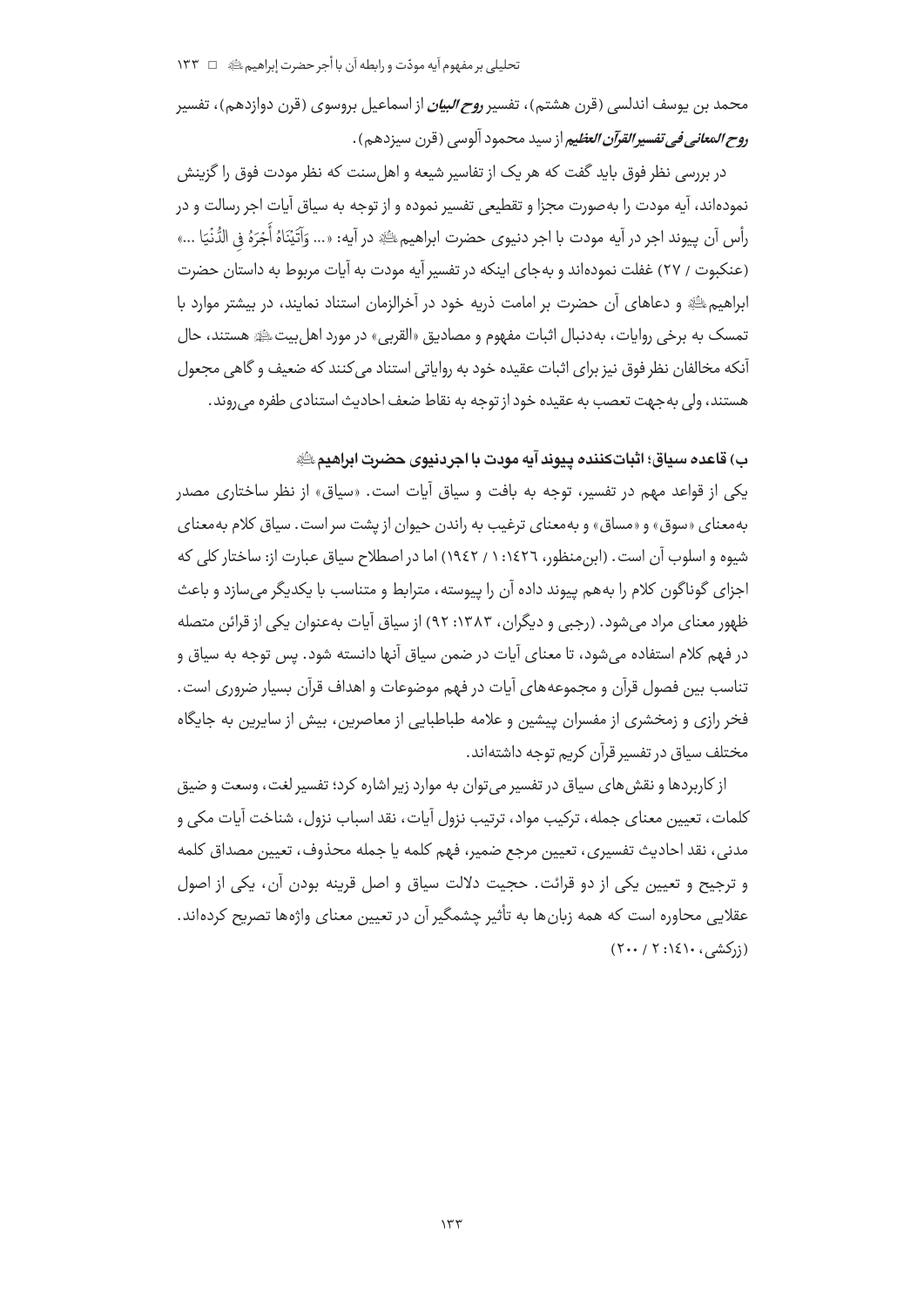يک. سياق واژه «اجر»؛ دال برييوند مقدم و تالي آيين حنيف با دين اسلام

در مورد مفهوم واژه اجر به روش سیاق کلمات باید گفت، کلمه اجر با سائر صیغههای آن ۱۱۰ بار در قرآن کريم آمده است. اجر و اجرت، مزد و ياداشي است که در قبال انجام و اتمام «کار» ـ دنيوي يا اخروي ـ از کارفرما گرفته می شود. (طباطبایی، ۱٤١٧: ۱۸ / ٤٣) البته بین اجر و اجرت این تفاوت وجود دارد که اجر برای یاداش دنیوی و اخروی هر دو بهکار می رود، اما اجرت فقط به یاداش های دنیوی تعلق مي گيرد. (راغب اصفهاني، ١٤١٢: ١ / ٦٤) در قرآن محيد به ثواب آخرت و دنيا هر دو اطلاق شده است. (نحل / ٤١؛ عنكبوت / ٢٧ ) و نيز به مهريه زنان در آيه: «وَأَتُوهُنَّ أَجُورَهُنَّ بِالْمَعْرُوفِ» (نساء / ٢٥) اجر گفته شده است. (انیس و دیگران، بیتا: ۷) راغب اصفهانی تصریح میکند که اجر فقط در مزد عمل خوب استعمال می شود برخلاف جزاء که در عمل خوب و بد هر دو استعمال می شود، ناگفته نماند در تمام آیات قرآن کریم، اجر در مقابل عمل نیک استعمال شده است. (قرشی، ۱۳۷۷: ۱/ ۲٥)

پس اجر؛ اولاً: در مورد کار نیک بهکار می(ود. ثانیاً: پاداشی است که کننده کار بعد از اتمام آن کار، استحقاق آن را پیدا می کند و پرداخت آن به عهده کارفرما است . برخلاف جزا که اعم از یاداش و کیفر، به هر دو اطلاق می شود، چنانچه در قرآن کریم به هر دو معنا اشاره شده است. (انسان / ۱۲؛ انبیاء / ۲۹) بر اساس قاعده سياق كلمات، واژه «اجر» اشاره به درخواست اجر و ياداش پيامبرﷺ از مؤمنان در قبال هدایت آنان دارد که به سود خود مومنان است نه مشرکان؛ چراکه مشرکان تبلیغ پیامبرﷺ را مخالف عقاید خود مے دانستند .

در بررسی مفهوم آیه مودت به روش سیاق آیات و سیاق قرآنی باید گفت، بیتردید پیامبران خدا هر یک در برهههایی از زمان، مسئولیت خطیر نبوت را برای تبلیغ رسالت الهی بر عهده داشتهاند و در راه هدایت انسان ها رنجهای فراوانی متحمل شدهاند. با توجه به نکته فوق، این سؤال مطرح می شود که پیامبران الهی در برابر آن همه رنج در راه هدایت مردم چه یاداشی از مردم توقع داشتهاند؟ آیات قرآنی در ياسخ به سؤال فوق به سه بخش تقسيم مي شوند:

بخش یکم: در مجموع آیات نفی درخواست اجر از سوی انبیاء، ده آیه وجود دارد که هرگونه درخواست اجرى را از جانب انبياء گذشته نفى مى كنند. (انعام / ٩٠؛ يونس / ٧٢؛ هود / ٢٩، ٥١: شعرا /  $(Y) /$  (x) (x) (x) (x) (x) (x) (x) (x) (x)

بخش دوم: آیاتی که دربرگیرنده درخواست اجر از سوی حضرت ابراهیم ﷺ است، آیاتی هستند که خداي متعال در آنها برخلاف ساير انبياء، اجر دنيوي به حضرت ابراهيم ﷺ عطا فرموده است: «... آتَيْنَاهُ .<br>أَجَرَهُ في الدُّنْيَا ...» (عنكبوت / ٢٧) «وَآتَيْنَاهُ في الدُّنْيَا حَسَنَةً ...» (نحل / ١٢٢) «... لَقَدِ اصْطَفَيْنَاهُ في الدُّنْيَا ...»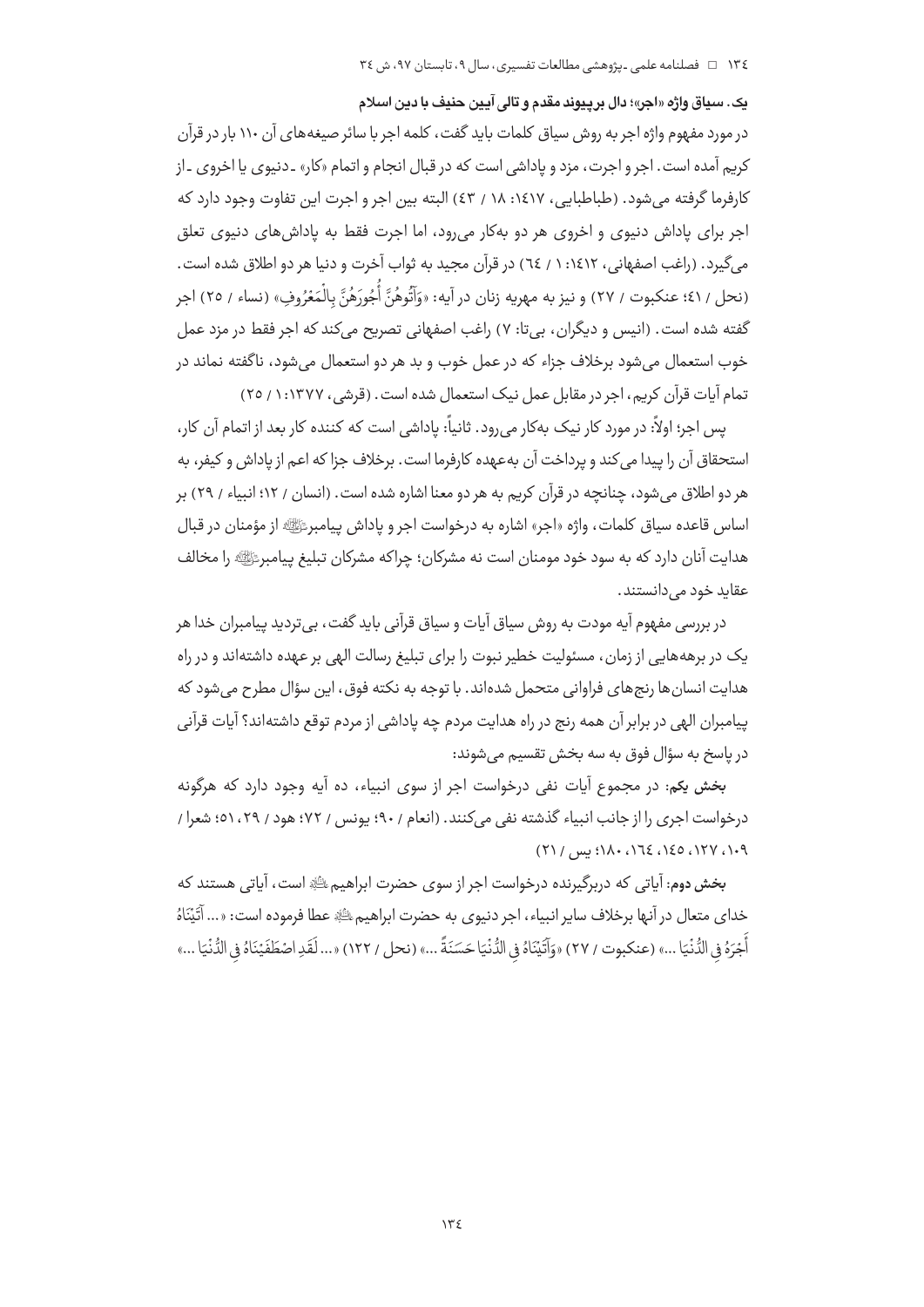(بقره / ١٣٠) در سه آيه فوق، خداي سبحان برگزيده شدن حضرت ابراهيم ﷺ و ذريهاش به رسالت و امامت را حسنه و اجر دنیوی اعطایی به حضرت ابراهیم الله معرفی می کند که خدا در اجابت به درخواست های آن حضرت برای امامت ذریه خود در آخرالزمان عطا فرموده است. (بقره / ١٢٤؛ صافات / ٧٨ ـ ٧٧؛ زخرف / ٢٨؛ شعرا / ٨٤) در نهايت در آيه مودت مصداق حسنه اعطايي به حضرت ابراهیم ﷺ، مودت و تبعیت عملی مؤمنان همه جهانیان از امامان معصوم از ذریه آن حضرت در آخرالزمان معرفی شده است؛ مودتی که خدای متعال بر ثواب کسبکننده آن حسنه می|فزاید: «... قُلْ لَا أَسْأَلُكُمْ عَلَيْهِ أَجْرًا إِلَّا الْمَوَدَّةَ فِى الْقُرْبَى وَمَنْ يَقْتَرِفْ حَسَنَةً نَزِدْ لَهُ فِيهَا حُسْنًا ...» . (شورى / ٢٣)

بهعبارت دیگر از میان ادیان ابراهیمی، تنها دین اسلام بنا به درخواست حضرت ابراهیم و اسماعیل ﷺ به عنوان مکمل آیین حنیف (بقره / ١٢٩) در آخرالزمان به ظهور رسیده و تا دنیا باقی است آیین حضرت ابراهیم و دین اسلام را برگزیده و روی گردانندگان از آن را نادان خطاب نموده است. (بقره / ۱۳۰؛ حج / ۷۸) و ادعای یهودیان و مسیحیان مبنی بر یهودی یا نصرانی بودن حضرت ابراهيم ﷺ را تكذيب نموده و آن حضرت را حنيف و مسلمان معرفي ميكند. (آلءمران / ٦٧)؛ چراکه خداوند با توجه به تطابق دین اسلام و آیین حنیف با فطرت انسانی مقرر فرموده که بسیاری از مأموريت هاي حضرت ابراهيم ﷺ توسط ذريه اش حضرت محمدﷺ اتمام و اكمال گشته و آن را به مردمان آخرالزمان ابلاغ فرمايد. در نهايت نيز رسالت حضرت ابراهيم ﷺ با امامت ائمه دوازدهگانه از ذريه آن حضرت تداوم يافته و با ظهور آخرين آنان؛ يعني حضرت حجة بن الحسنﷺ، آخرين وعده الهی مبنی بر غلبه دین اسلام بر ادیان دیگر با امامت امام زمانﷺ بر انسان های کل دنیا محقق گردد. (آل عمران / ٦٨؛ نساء / ١٢٥؛ انعام / ١٦١؛ نحل / ١٢٣). لذا آن حضرت در روز غديرخم امامت حضرت على ﷺ را به همه مسلمانان معرفي فرمود؛ چراكه رسالت و دين خداوند (دين اسلام) زماني كامل مي شد كه امامي از ذريه حضرت ابراهيم عليه براي امت آخرالزمان معرفي مي گشت .

بخش سوم: از سیاق آیات مربوط به عدم درخواست اجر از سوی پیامبر اسلامﷺ چنین برمیآید که پیامبرﷺ اولاً: از درخواست هر گونه اجر مادی از مردم اجتناب ورزیده است. (طور / ٤٠؛ قلم / ٤٦) ثانياً: با توجه به اينكه مخاطب دين اسلام، همه جهانيان تا قيام قيامت هستند نه فقط مردم عرب آن زمان، براین اساس آن حضرت در ابتدای حضور خود در مکه و بخشی از زمان حاکمیت آن حضرت در مدینه که هنوز قرآن به طور کامل نازل نشده و دین اسلام گسترش نیافته بود، از درخواست اجر از مردم عرب امتناع می ورزیدند. (یوسف / ١٠٤؛ انعام / ٩٠) در نهایت در اواخر حیات خود به دستور خدای متعال اعلام می دارد که چون دین اسلام مایه هدایت همه جهانیان است، شما را به تکلف نمی اندازد و

 $140$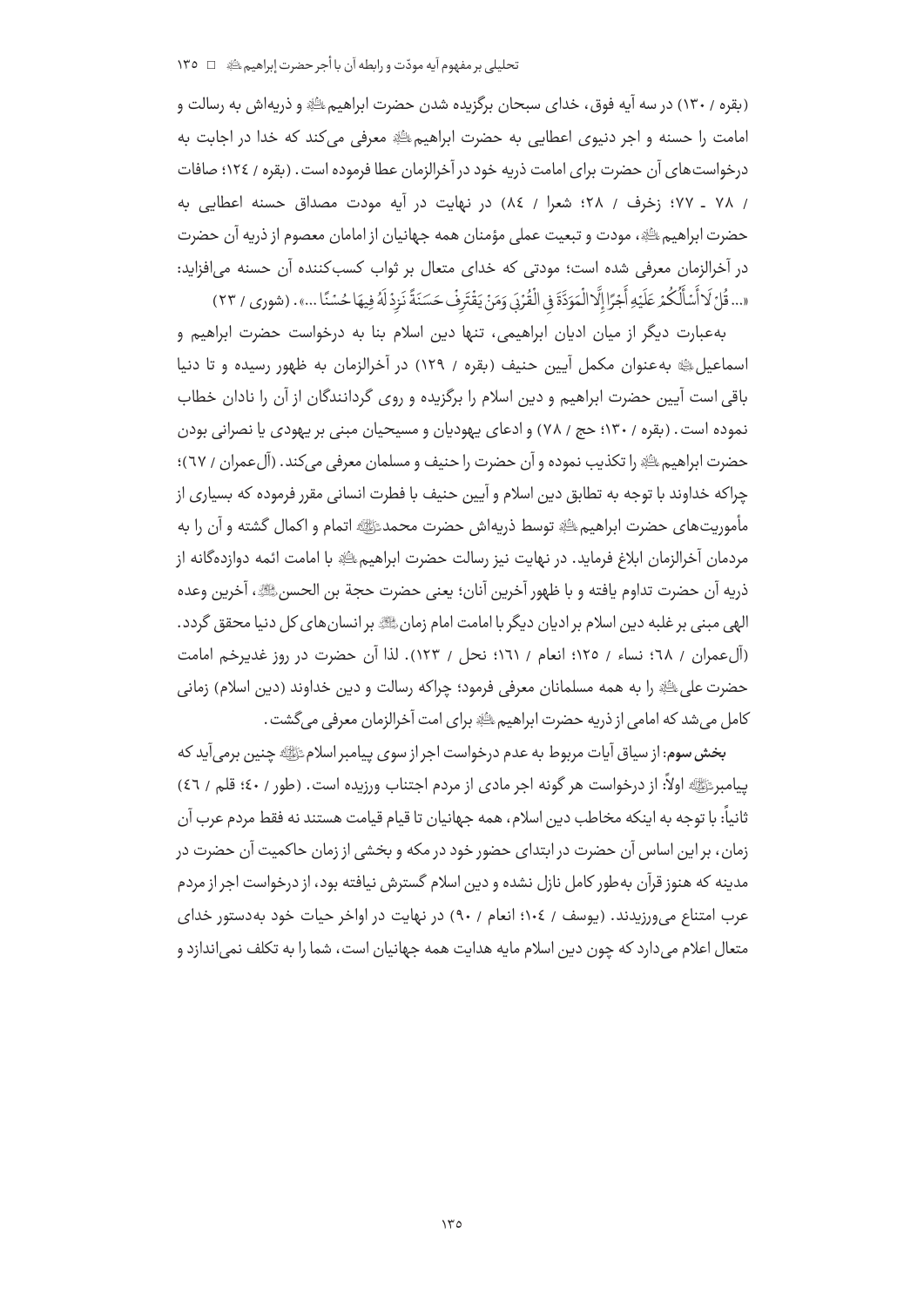حتماً محتوای خبر درخواست احری که به سود جویندگان راه چق است، بعداً اعلام می دارد و در نهایت در اواخر حيات خود، محتواي آن خبر را مودت و تبعيت مؤمنان از اهل بيت و امامان معصوم از ذريه آن حضرت معرفي مركند. (ص / ٨٨ \_٨٦؛ فرقان / ٥٧؛ يسأ / ٤٧؛ شوري / ٢٣)

دو. دررسی پیوند میان آبات درخواست اجر رسالت از سوی حضرت ابراهیمﷺ و حضرت محمدﷺ بر اساس تقسیم بندی آبات اجر رسالت به سه بخش فوق، باید گفت که آبات اجر در دو بخش اخیر از یک فرآیند و سیر منطقی از نوع مقدم و تالی تبعیت میکنند و با کنار هم گذاشتن آنها تعارض ظاهري شان برطرف مي شود؛ چراكه همان طور كه پيش تر گفته شد، آپين حنيف حضرت ابراهيم ﷺ بهعنوان يدر اديان توحيدي توسط دين اسلام تكميل گشته و عمل بر دين اسلام بهعنوان مكمل آيين حنيف به تدريج بر همه جهانيان از زمان بعثت ييامبر اسلامﷺ واجب گشته است: «ملَّةَ أَبِيكُمْ إِبْرَاهِيمَر هُوَ سَمَّاكُمُ الْمُسْلِمِينَ مِنْ قَبْلُ وَفِي هَذَا...» (حج / ٧٨) در نهايت با ظهور منجي آخرالزمان ﷺ انسان هاي کړه زمین په دین اسلام گرویده و دین اسلام پر همه ادبان چیره می گردد. (نصر / ۲؛ اسراء / ۸۱ ـ ۸۰؛ کهف / ۹۸ ـ ۸۳. صف / ۹) به عبارت دیگر مشیت و اراده خدا بر این بوده که پیامبر اسلامﷺ را مأمور په ابلاغ وعده الهي براي احايت دعاهاي حضرت ابراهيم ﷺ در آيات: ١٢٥ ـ ١٢٤ سوره يقره و ٨٤ سوره شعرا و ۲۸ سوره زخرف نموده است؛ دعاهایی که در آیات ۲۷ سوره عنکبوت، ۱۲۲ سوره نحل، ۷۳ سوره انبیاء، ۲۳ سوره شوری و ۵۰ سوره مریم به اجابت رسیده است. حضرت محمدﷺ موظف بود که زمینههای عمل به محتویات آیین حنیف و دین اسلام را برای مؤمنان خواهان سبیل الله از کل دنیا فراهم فرماید. از این رو خدای متعال فرآیند درخواست اجر در مورد پیامبرﷺ را این گونه ذکر می فرماید که بگو من از شما هیچ اجر و یاداشی نمی خواهم، و در صورت درخواست اجر از شما مردم عرب، در آن صورت به مشقت و تكلف مى افتيد؛ چراكه اين قرآن (دين اسلام يا امامت) مايه تذكر و هدايت جهانيان .<br>است نه فقط شما مردم عرب، به یقین اخبار مربوط به درخواست اجر از جهانیان بعد از مدتی می آید. .<br>لذا از شما به تنهایی هیچ اجر و یاداشی را نمی خواهم . (یوسف / ١٠٤؛ ص / ٨٨ ـ٨٦) در مرحله دوم در آيه ٥٧ سوره فرقان مي فرمايد: بگو من از كساني اجر و ياداش مي خواهم كه به دنبال راهي براي رسيدن به خدا هستند. آنگاه در مرحله سوم در آیه ٤٧ سوره سبأ می فرماید: اگر از شما درخواست اجر می نمایم نفع و سود آن اجر به خود شما برمی گردد و شما را در مسیر صراط الهی قرار می دهد و اجر و یاداش من بر خدا است. در نهایت در آیه مودت (شوری / ۲۳) می فرماید: ای پیامبر به مؤمنان بشارت بده که از شما هيچ اجر و باداشي را نمي خواهم؛ مگر مودت در چق اهل بيت و خويشاوندانم را ...».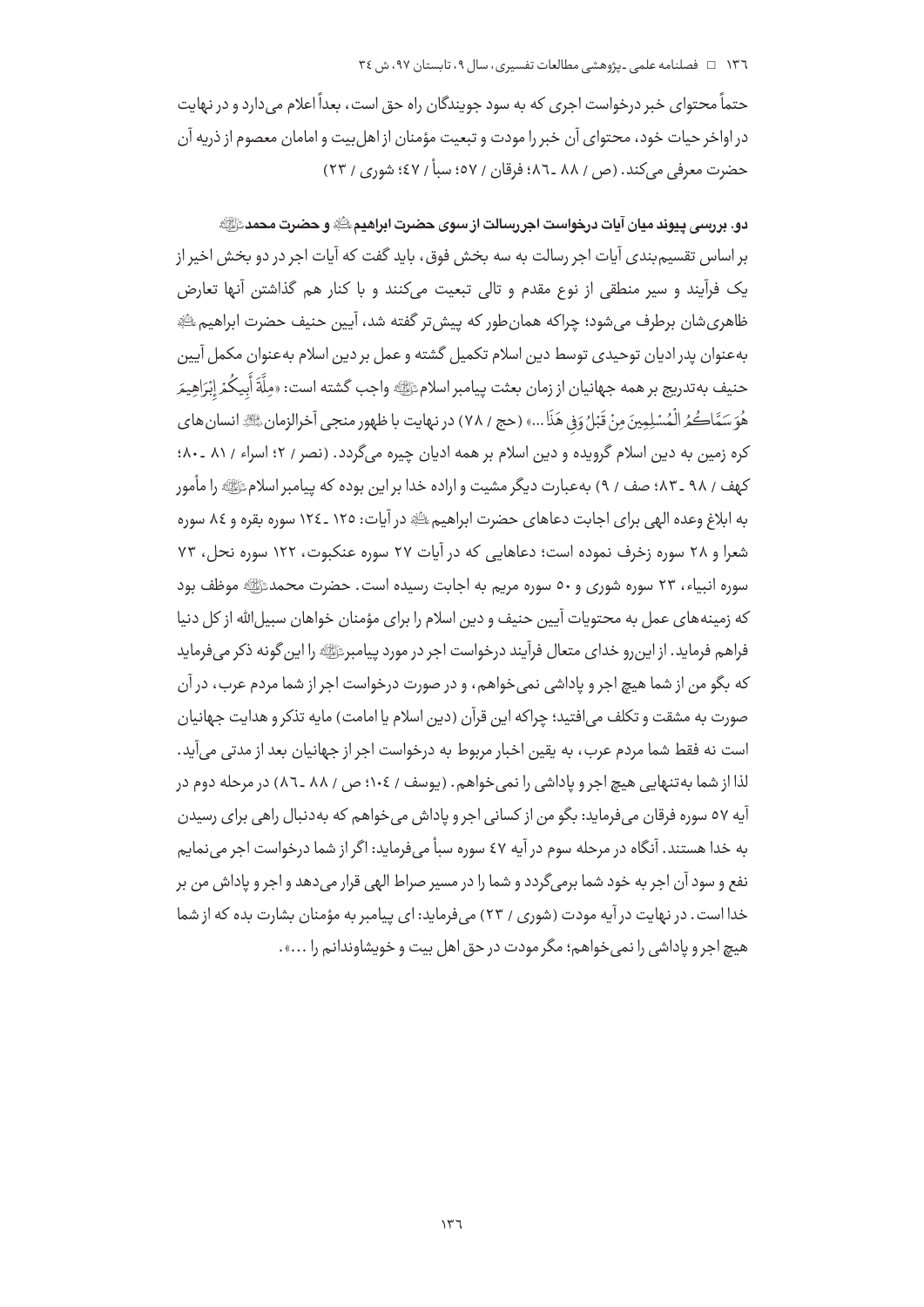با بررسی بخش نخست و آیات مربوط به نفی درخواست اجر از سوی انبیاء گذشته (پس، ۲۱؛ شعراً / ١٠٩، ١٢٧، ١٤٥، ١٦٤، ١٨٠؛ يونس / ٧٢؛ هود / ٢٩، ٥١) و بخش دوم و سوم كه مربوط به درخواست اجر از سوی حضرت ابراهیم ﷺ و حضرت محمدﷺ است، چنین برداشت می شود که آیات بخش یکم؛ اولاً: هر گونه یاداش مادی برای انبیای گذشته را رد می کنند. ثانیاً: عدم درخواست اجر از سوی انبیا گذشته ، به این دلیل بوده است که شریعت و آپین آنان با رحلتشان و با بعثت پیامبر بعدی نسخ گردیده و شریعتی متناسب با مقتضیات زمانی انسانهای بعدی نازل می گردید. هر پیامبری موظف بود رسالت خود را بدون کموکاست تبلیغ نماید و تکلیف آیندگان با پیامبران بعدی بوده است، ولی با توجه به وجود پیوند مقدم و تالی میان آیین حنیف و دین اسلام درحقیقت این دو آیین، یک دین کامل محسوب می شوند که مؤمنان جویای سبیل الله، با عمل بر آموزههای آن به صراط مستقیم نائل می گردند.

بنابراین میان آیات نفی درخواست اجر برای انبیاء با آیات متضمن درخواست اجر برای حضرت ابراهيمﷺ و پيامبرﷺ هيچ تناقضي ديده نمي شود كه مجبور به تأويل واژههاي «الا» و «في» در «إِلَّالْمَوَدَّةَ فِي الْقُرْدَ» (شوري / ٢٣) و اراده معاني مجازي «انقطاع در «الا» و معناي سببيت در حرف «في» شد و سبب نزول آيه مودت را مكي دانست. پس بر اساس سياق آيات مربوط به اجر، اگر پیامبر اسلامﷺ از مؤمنانی که بهدنبال راهی برای رسیدن به خدای متعال بعد از رحلت آن حضرت بودند، مودت القربي را بهعنوان اچري كه سود آن هم به خود مؤمنان برمي۶گردد، طلب نموده است، به این جهت بوده که وی برای جامه عمل پوشاندن بر دعای حضرت ابراهیم ﷺ از خدا در مورد نصب امام از ذریه آن حضرت در آخرالزمان، موظف بود که نیاز پیروان خود در بعد عملی و طریقتی دین اسلام به امامان و اسوهها را با معرفی تک تک آن حضرات معصومین ﷺ به عنوان هادیان و جانشینان بعد از خود، مسلمانان را از سرگردانی نجات دهد، از این,رو در صورت عدم معرفی هادیان امت از سوی آن حضرت، رسالت و مأموريت آن حضرت عقيم و ناتمام باقي ميءاند، بنابراين خداي متعال اتمام و اكمال ابلاغ رسالت آن حضرت را منوط و مشروط به معرفي اهل بيت ﷺ به ويژه امام على ﷺ به عنوان جانشینان و اتمام کنندگان رسالت الهی نموده است . (مائده / ۳ و ٦٧) تا مشمول اجر و یاداش تام الهی با اتمام نعمت بر خود گردد. (طباطبایی / ۱٤١٧: ٥ / ١٩٥)

## سه. سياق آيات قبل و بعد آيه مودت؛ دال برامامت امامي مأذون از سوى خدا

به تواتر از مفسران فریقین نقل شده است که سوره شوری مکی است، به جز آیات ۲۳ تا ۲۲ که مدنی است و بعد از حجة الوداع نازل گردیده و از لحاظ معنا پیوند و تناسب مفهومی وثیقی با آیات قبل از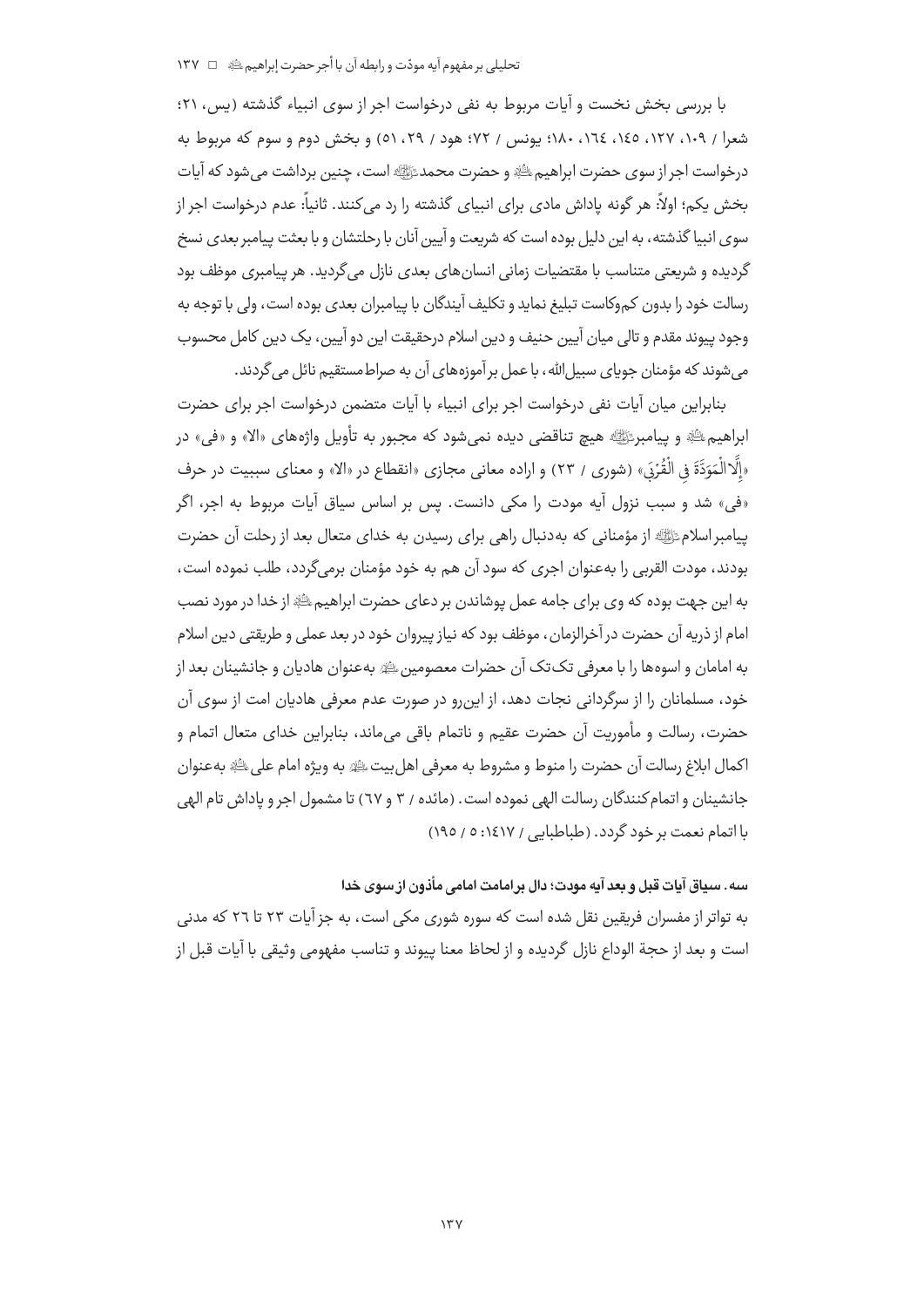خود؛ یعنی آیات ۲۲ ـ ۲۱ سوره شوری دارند؛ زیرا خدای متعال در آیه ۲۱ سوره شوری به تهدید مدعیان شراکت در خلافت الهی در آیین و دین اسلام می پردازد:

آیا برای آنان شریکانی است که در آنچه خدا بدان اجازه نداده، برایشان بنیادِ آیینی نهادهاند؟ و اگر فرمان قاطع [درباره تأخیر عذاب در کار] نبود، مسلماً میانشان داوری می شد و برای ستمکاران شکنجهای پردرد است. [در قیامت] ستمگران را از آنچه انجام دادهاند، هراسناک می بینی و [جزای عملشان] به آنان خواهد رسید و کسانی که ایمان آورده و کارهای شایسته کردهاند در باغهای بهشتند. آنچه را بخواهند نزد پروردگارشان خواهند داشت این است همان فضل عظیم. این همان [یاداشی] است که خدا بندگان خود را که ایمان آورده و کارهای شایسته کردهاند [بدان] مژده داده است. بگو: «به ازای آن [رسالت] یاداشی از شما خواستار نیستم، مگر دوستی درباره خویشاوندان خودم.» و هر کس نيکي بهجاي آورد [و طاعتي اندوزد]، براي او در ثواب آن خواهيم افزود. قطعاً خدا آمرزنده و قدرشناس است. آبا مرگویند: «بر خدا دروغر بسته است؟» پس اگر خدا بخواهد بر دلت مُهر مي نَهد و خدا باطل را محو و حقيقت را با كلمات خويش يابرجا مي كند. اوست كه به راز دل ها داناست. و اوست کسی که توبه را از بندگان خود می پذیرد و از گناهان درمی گذرد و آنحه می کنید می داند. و [درخواست] کسانی را که ایمان آورده و کارهای شایسته انجام دادهاند اجابت میکند و از فضل خویش به آنان زیاده میدهد، و [لی] برای کافران عذاب سختی خواهد بود.) (شوری / ۲٦ ـ۲۱)

نكاتي كه از سياق آيات قبل و بعد آيه مودت مورد استفاده قرار مي گيرد، عبارتاند از:

١. عبارت: «أَمْ لَهُمْ شُرَّكَهُ شَرَعُوا لَهُمْ مِنَ الَّذِينِ مَا لَمْ يَأْذَنْ بِهِ اللَّهُ» بر اساس سياق آيات قرينهاي است مبنى بر اينكه آيه مودت به خلافت و امامت بعد از رحلت پيامبرﷺ اختصاص دارد و مودة القربي درمانی برای درد اختلاف در تشریع و قانون بشری و دعوت به وحدت است، بر اساس حدیث سفینه که متواتر میان شیعه و اهل سنت است، (طبرانی، بیتا: ۳ / ۴۶؛ ۱۲ / ۲۷) آیه مودت، تضمین کننده اطاعت است. پس اگر حبالله نبود، اطاعت خدا برای بنده میسر نمی بود و اگر حبالرسول نباشد، تبعيت از رسول خداءًﷺ بر مسلمانان آسان نمي گردد (آلءمران / ٣١) و اگر حب آل|لرسول نبود، تمسک به سیره و سنت آنان بر مؤمنان آسان نیست. (شوری / ۲۳) محبت و مودت، درواقع هماهنگی و انسجام روحی و روانی است که میان دو شخص ایجاد می شود و این نوع دوستی، پیروی مشتاقانه و بدون تكلف نسبت به دوست را مقتضى است. در حديث منقول از امام باقرئيه آمده است: «و هل الدين إلَّا الحب». (كليني، ١٤٢٩: ٨٠ / ٨٠). يسباري از آيات قرآن كريم و احاديث بيامبرﷺ امر به اطاعت و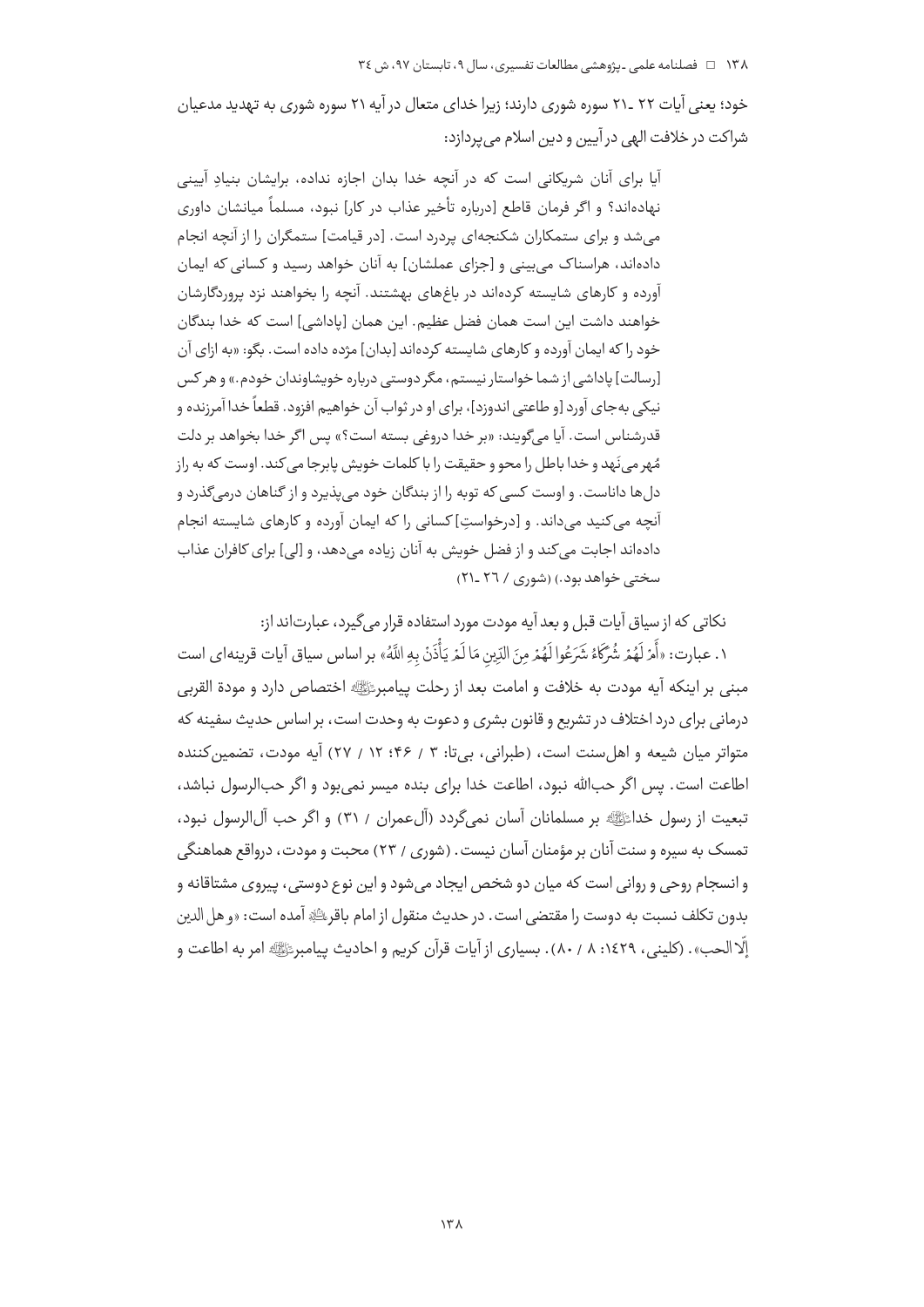## تحليلي پر مفهوم آيه مودّت و رابطه آن يا أجر حضرت إبراهيم ﷺ △ 1 ١٣٩

رهبري شرعي كه در اهل بيت ﷺ به عنوان سيل الله تبلور بافته است، مي كنند. (نساء / ٥٩ و ٨٣) سخن بيامبرﷺ كه فرمودند: «النجوم أمان لأهل الأرض من الغرق، و أهل بيتي أمان لأمتى من الاختلاف في الدين» (تستری، ۱٤٠٩؛ ۹ / ٢٩٦ ـ ٢٩٤؛ حاکم نیشابوری، ١٤١٦؛ ٣ / ١٤٩) و حدیث ثقلین نیز به این مطلب اجماع دارد. اینها روایاتی هستند که به حد استفاضه در کتابهای تفسیر و حدیث و تاریخ در تبیین .<br>فضیلت محبت و مودت اهل بیتﷺ وارد شده است؛ زیرا درجه محبت بیشتر و بزرگ¤ر از اطاعت است. پس گاهی تو شخصی را با کراهت پیروی می کنی، ولی هنگامی که او را دوست می داری، اطاعت تو از او آسان تر و بهتر است . آیا ندیدهای که خدا چگونه برترین بندگانش را توصیف میکند؟ به اینکه آنها خدا را دوست می دارند و خداوند نیز آنان را دوست دارد. (مائده / ٥٤) پس حبِّالله برترین درجه إيمان است و حبِّالرسول و اهل بيت او از برترين درجات از جهت تسليم به حق و تمسک به حبل الله می باشند و در نتیجه تمسک به اهل بیت ﷺ برترین تضمین برای ایجاد وحدت است. (مدرسی، ۱۶۱۹: ۱۲ / ۳٤۳) وحدتی که در سیاق مربوط به آیه مودت از آن به فضل کبیر و حسنهای یاد شده که شایسته است دوستداران آنان دارای حسنهای چند برابر باشند.

٢. سياق عبارت: «أَمْ لَهُمْ شُرَّكَهُ شَرَعُوا لَهُمْ مِنَ الدِّين مَا لَمْ يَأْذَنْ بِهِ اللَّهُ» همچون مفهوم واژه «اجر» اشاره دارد به اینکه آیات ٢٦ ـ ٢٣ سوره شوری در اواخر عمر پیامبرﷺ بعد از بازگشت از حجة الوداع در مدینه نازل شده است و به دستور خدای متعال پیامبرﷺ آن آیات را بعد از دو آیه ۲۱ و ۲۲ سوره شوری كه صراحت در خلافت الهي دارد، جاي داده است؛ زيرا مسئله خلافت پيامبرﷺ بعد از نزول آيه ٣٠ سوره زمر: «إِنَّکَ مَیّتُّ وَ إِنَّهُمْ مَیّتُونَ» مطرح می شود، بنابراین سبب نزولی را که حویزی در تفسیر *نورالثقلین* ذیل آیه مودت نقل نموده است، با سیاق آیه سازگاری بیشتری دارد. امام صادق ﷺ می فرماید:

بعد از رجوع حضرت رسولﷺ از حجة الوداع به مدينه، انصار خدمت حضرت عرض كردند: ای رسول خدا بهدرستی که خدا سخن بسیار نیکویی فرمود به ما از تشریف آوردن شما و از ورود شما فرج داد بر دوستان ما و سرنگون نمود دشمنان ما را و از حال به بعد بسیار بر شما وارد شوند و مال زیاد ندارید تا بتوانید از عهده مخارج آنان برآیید، پس دشمنان بر شما شماتت کنند، آیا میل دارید ثلث مال خود را به شما تملیک نماییم تا بتوانید عطا نمایید به كساني كه از مكه مي]يند؟ حضرت جواب نفرمود، انتظار وحي داشت، جبرئيل آمد و آيه مودت را نازل فرمود. (حسینی شاه عبدالعظیمی، ۱۳٦۳: ۱۱ / ۱۷٪؛ حویزی، ۱٤١٥: ٤ / ٥٧٣)

و مردم مدینه درحالی که راضی و مطیع فرمان خدا در مودت به اهل بیت از نزد پیامبرﷺ خارج شدند، منافقان گفتند: این چه آیهای است که خدا به محمدﷺ نازل فرموده است و آن حضرت با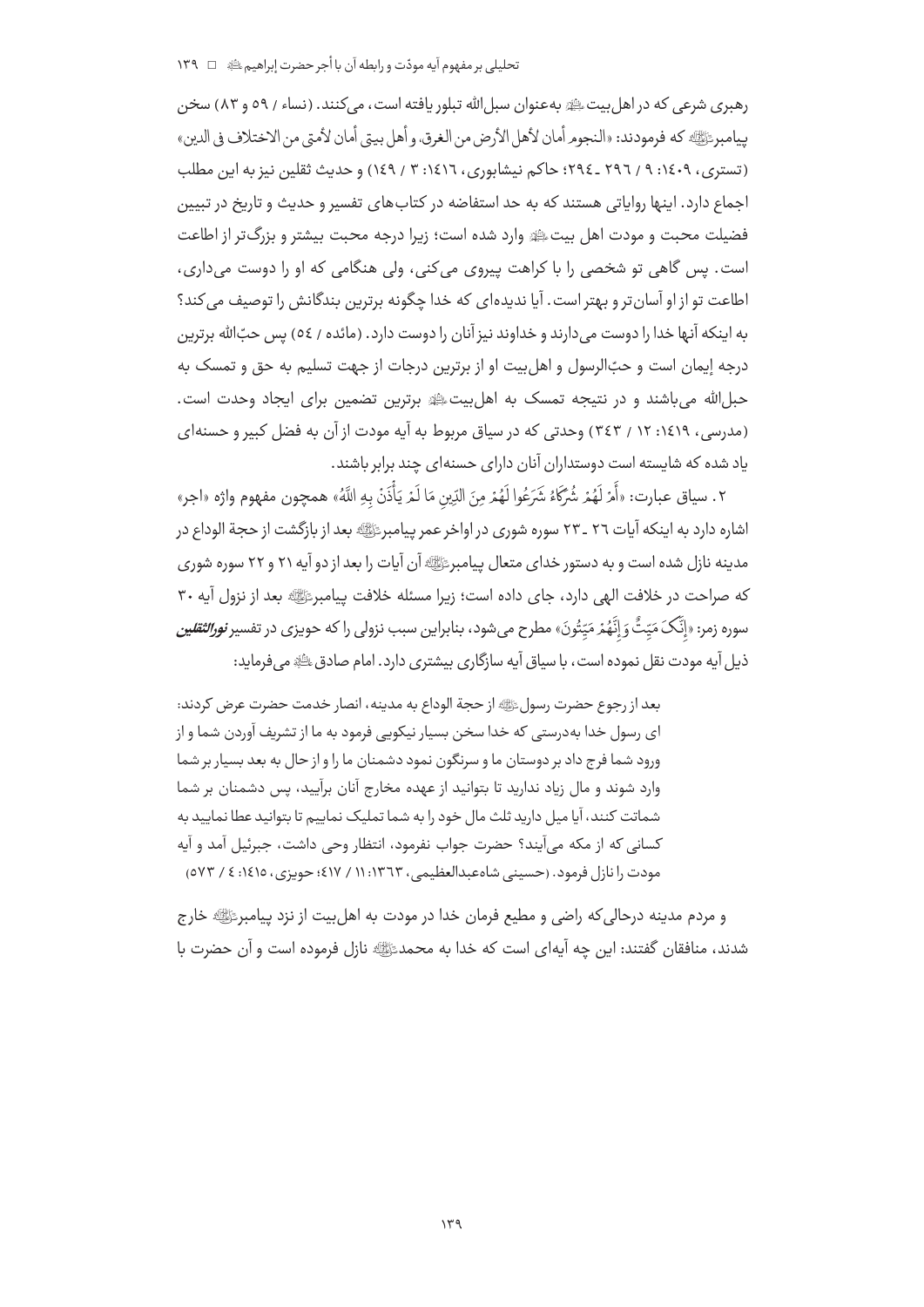بلند نمودن دست پسرعمويش از ما چه مي خواهد؟ و از حمل نمودن اهل بيتش بر دوش ما چه هدفي دارد؟ ديروز مي گويد: «من ڪنت مولاه فعلي مولاه» و امروز مي گويد: «قُلْ لَا أَسْأَلُكُمْ عَلَيْهِ أَجْرًا إِلَّا الْمَوَدَّةَ فِي الْقُرَىٰ» از امام صادق ﷺ نقل شده که فرمود: «به خدا قسم به آیه مودت جز هفت نفر (سلمان، ابوذر، عمار، مقداد بن اسود کندی و جابر بن عبدالله انصاری و مولی رسولالله که گفته می شود بیت نام داشت و زید بن ارقم)، کس دیگری عمل ننمود». (فیض کاشانی، ۱٤١٥: ٤ / ٢٥ ـ ٣٧٣) در این حال بود كه آيه «أَمْ يَقُولُونَ افْتَرَى عَلَى اللَّه كَذِبًا ...» نازل شد. پيامبرﷺ» كسى را دنبال انصار فرستاد و آنان را .<br>فراخوانده و آیه فوق را بر آنان قرائت نمود، همگی شرمنده شده و شروع به گریه نمودند. ابن *ع*باس گوید: چون این آیه نازل شد، اهل افترا از اندیشه ناصواب خود پشیمان شده به دست و پای حضرت افتادند و گفتند ما گواهی می دهیم که تو راست گویی و ما توبه کردیم.» (کاشانی، ۱۳۳۲: ۸ / ۲۱۷) از اين رو خداي متعال بهدنبال آن، آيه: «وَهُوَ الَّذِي يَقْبَلُ التَّوْبَةَ عَنْ عِبَادِهِ ...» (شورى / ٢٥) را نازل فرمود، حضرت باز به سراغ انصار فرستاده به آنان بشارت داد که خدا دعای مؤمنان را اجابت میکند: «وَيَسْتَجِيبُ الَّذِينَ آمَنُوا ...» و مؤمنان همان افراد بودند كه تسليم گفتار حضرتش شدند.

# ج) «القربي»؛ امامان معصوم از ذريه حضرت ابراهيم ﷺ در آخرالزمان

واژه «قربي» به طوركلي ١٦ بار در قرآن كربۍ بهكار رفته است و همه جا با «ذو» همراه است؛ جز آبه مودت كه فقط «القربي» آمده است. «قربي» از واژه «قرب» است و «قرب» نقيض «بُعد» است. قرب الشيء؛ يعني نزدیکے ، به آن و «القرابه» و «القربے » نزدیکے ، در نسب و خویشاوندی رحمے است . قربے در اصل مصدر است و معناي «قُلْ لَا أَسْأَلُكُمْ عَلَيْهِ أَجْرًا إِلَّا الْمَوَدَّةَ فِي الْقُرْدَ» (شورى، ٢٣) اين است كه خويشاوندان مرا دوست بدار. (ابن منظور، ١٤١٤: ١١ / ٨٤؛ طريحي، ١٣٧٥: ٢ / ١٤٢؛ انيس و ديگران، بي تا: ٢ / ٧٢٢؛ راغب اصفهاني، ١٤١٢: ٣ / ١٥٨؛ قرشي، ٧:١٣٧١ \_٥ / ٢٣٩؛ طريحي، ١٣٧٥: ٢ / ١٤١) صاحب م*صباح المنيو* گفته است که قرب دارای معانی مختلف است: قرب مکانی، قرب منزلتی، قرب خویشاوندی و فامیلی. (فيومي، ١٤٠٥: ٢ \_١ / ٢٩٥؛ قرشي، ١٣٧١: ٥ / ٢٩٣) اما «القربي» و «ذي القربي» يا «ذوي القربي» كه ريشه همه آنها «قرب» است در همه استعمالات خود در آیات قرآن بهمعنای فامیل و نزدیکان آمده است.

در مورد معناي الف و لام در «القربي» در آيه مودت، دو نظر وجود دارد:

**نظریکم.** بنابر نظر نحویان، کوفیان و برخی از بصریان و بسیاری از متأخران الف6لام در بعضی مواقع به نيابت از ضمير مضاف|ليه ميآيد و براي اين قاعده آيه: «فَإِنَّ الْجَنَّةَ هِيَ الْمَأْوَى» (نازعات / ٤١) را مثال آوردهاند که در تقدیر «فان الجنه هی ماواه» است. (سیوطی، ۱٤۲۰: ۱ / ٤٧٩؛ ابن هشام انصاری،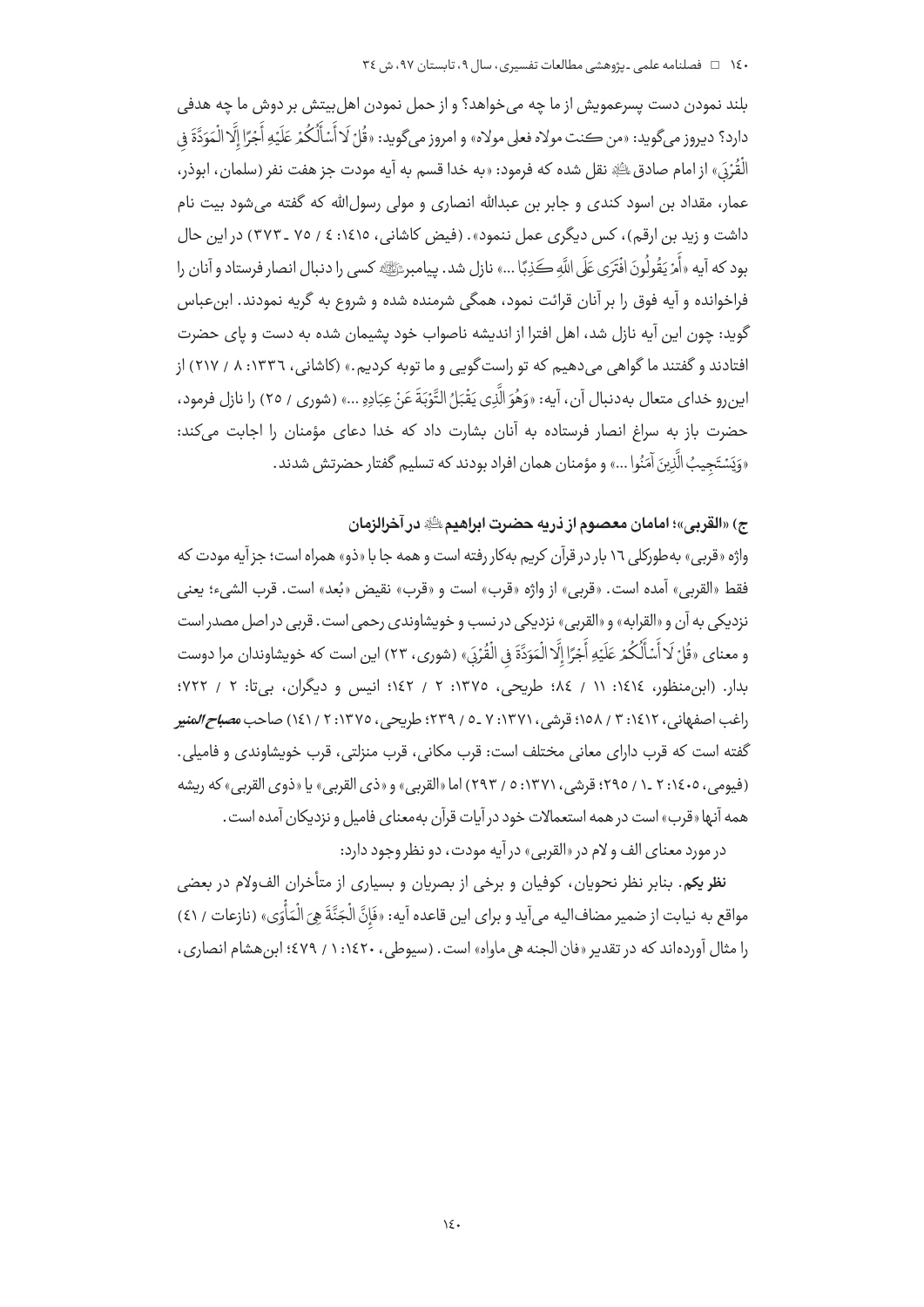۱۳۷۸: ۱ / ۷۷) در آیه مودت نیز ظاهراً الفولام در «القربی» عوض از مضاف|لیه است و تقدیر آن «قربای» است؛ یعنی از شما برای تبلیغ رسالت مزدی نمی خواهم مگر دوستی خویشان و اهل قرابتم را. (قرشی، ۱۳۷۱: ۵ / ۲۹۵)

نظر دوم. الف6لام در «القربي» از نوع الف6لام عهد است (بابايي، ١٣٨٠: ٤٨ / ٦٤) بر اساس اين معنا منظور از القربي؛ اهل قربي است كه در اين حالت مضاف (اهل) محذوف است. (زمخشري، ١٤٠٧؛ ٤ / ٢٢٠؛  $(51)$  بروسوی، ۱٤٠٥: ۸ / ۳۱۱: کاشانی، ۱٤٢٣: ٦ / ۲۱۸)

با توجه به نظر صاحب *مصباح المنير* در مورد مفهوم قرب و لحاظ قرابت منزلتي و مكانتي در «القربي» نظر زمخشري در مفهوم الف6لام در القربي صحيح بهنظر مي رسد؛ زيرا اولا) در صورت قبول نظر يكم در مورد الفولام «القربي» (بدل از مضاف البه) و لحاظ مطلق خوبشاوندان نسبي، در آن صورت امثال ابوجهل و غيره شامل القربي مي شوند كه چنين تفسيري با آيات قرآني (مجادله / ٢٤؛ توبه / ٢٢) و به طورکلی با روح اسلام مبنی بر قتال با مشرکان اعم از مشرکان خویشاوند و بیگانه تناسبی ندارد. ثانیاً. نگارندگان معتقد است كه القربي در آيه مودت مترادف با اهل البيت در آيه تطهير است و مصاديق «اهل» محذوف در القربي؛ همان اهل بيت نبوت و رسالت مورد تأكيد زيارت جامعه كبيره مي باشند؛ زيرا «القربی» در تمامی موارد استعمالی خود در قرآن کریم پیوسته همراه با «ذو» بهکار رفته است که به مفهوم صاحبان رابطه خويشاوندي نسبي و سببي بدون لحاظ قرابت روحي و معنوي و اخلاقي است، به جزآيه مودت كه در آن، «القربي» بدون «ذو» به كار رفته است. در «القربي» صرف قرابت معنوى و روحي معهود و ملحوظ است . بر اين اساس ، خود پيامبر اسلامﷺ نيز بر اساس آيه تطهير و آيه مباهله و حديث کساء، در زمره اهل بیت قرار می گیرد؛ حراکه درجقیقت آیه مودت در اجایت دعاهای حضرت ایراهیم پر امامت ذریه خود در آخرالزمان نازل شده است؛ همان ذریهای که از جمیع جهات وراثتی، روحی، اخلاقی و ايماني (اخلاص و عصمت و عدم ترک اولى و ظلم) با آن حضرت، قرابت دارند، از اين,رو الفولام «البيت» در «اهل|لبيت» نيز همچون «القربي» در دو آيه زير از نوع الفولام عهد است كه در هر دو استعمال منظور از آن، ذریه حضرت ابراهیمﷺ می باشند. نخستین کاربرد قرآنی آن در آیه ۷۳ سوره هود: «قَالُوا أَتَعْجَبِينَ منْ أَمْرِ اللَّهِ رَحْمَتُ اللَّهِ وَبَرَكَاتُهُ عَلَيْكُمْ أَهْلَ الْبَيْت إنَّهُ حَميدٌ مَجيدٌ» است كه منظور فرزندان و ذریه حضرت ابراهیم ﷺ در زمان حیات آن حضرت می باشند و دومین استعمال آن نیز در آیه ۳۳ سوره احزاب: «إِنَّمَا يُرِيدُ اللَّهُ لِيُذْهِبَ عَنْكُمُ الرّجْسَ أَهْلَ الْبَيْتِ وَيُطَهّرَكُمْ تَظْهيرًا» ذكر گرديده است كه در مورد ينج تن آلءبا از ذريه حضرت ابراهيم؛ ﷺ در آخرالزمان يعني؛ حضرت محمدﷺ، حضرت على ﷺ، حضرت فاطمه الله عليه، امام حسن و امام حسين الله عنازل شده است. (طباطبابي، ١٤١٧: ٤ / ٤١٢)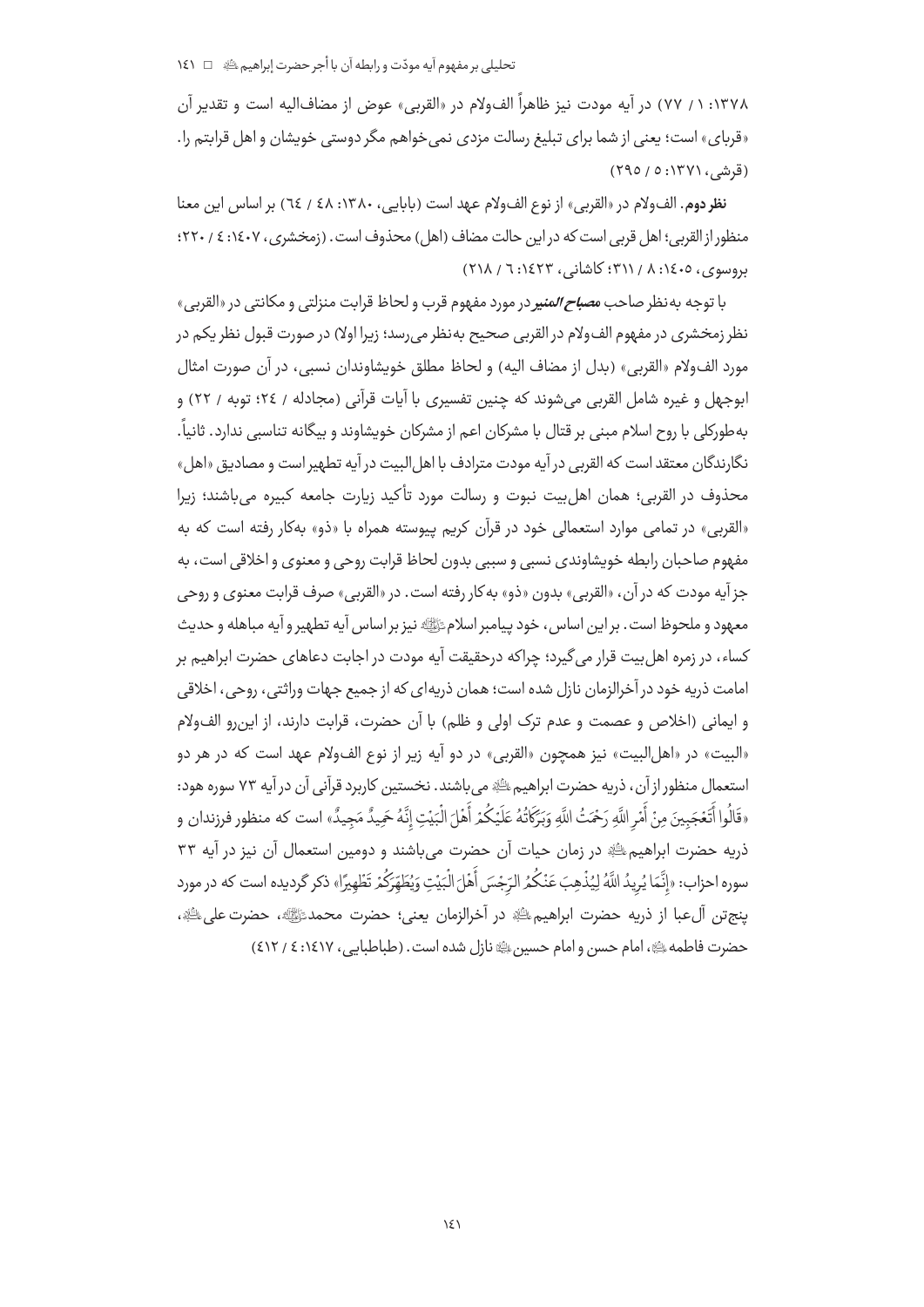#### نتىحە

با بررسی مفهوم آیه مودت به ویژه «القربی» نتایج و یافتههای زیر بهدست آمد:

هر یک از آراء چهارگانه در مورد مصادیق «القربی» در تفاسیر فریقین با سیاق آیه مودت ناسازگار بوده و پنجمین رأی نیز هرچند صحیح است، ولی در شیوه تحلیل دارای اشکالات است .

منظور از اجر در آیه مودت همان اجر دنیوی و حسنه اعطاشده از سوی خدای متعال برای حضرت ابراهيم علقيَّةِ است .

از ميان تمامي انبيا فقط حضرت ابراهيم ﷺ داراي اجر دنيوي است.

منظور از «القربي» امامان معصوم از ذريه حضرت ابراهيمﷺ از جانب فرزندش حضرت اسماعيل است، از این,رو انبیا از ذریه حضرت اسحاق و نیز فرزندان غیر معصوم و زنان حضرت محمدﷺ و دیگر ائمه معصومین ﷺ نمی توانند از مصادیق آیه مودت قرار بگیرند.

بر اساس بررسی سیاق آیات، آیه مودت در اواخر عمر شریف پیامبرﷺ بعد از حجة الوداع و در موضوع تعيين تكليف جانشيني و خلافت اسلامي نازل شده است. از اين رو اين آيه مدني است.

بر اساس ادبیات و سیاق قرآنی داستان حضرت ابراهیم ﷺ، آیات مربوط به درخواست اجر از سوی حضرت ابراهیم ﷺ و درخواست ظاهری اجر از سوی پیامبرﷺ از یک فرآیند و ترتیب منطقی تبعیت می کنند که مطالعه آن فرآیند، تناقض ظاهری آیات مربوط به درخواست اجر با آیات مربوط به نفی درخواست اجر از سوی سایر انبیا را بر طرف می نماید.

الفولام در «القربي» از نوع الفولام عهد و به نيابت از مضاف محذوف (اهل) است كه بر اساس آيه مباهله و حدیث کساء و زیارت جامعه کبیره، اهل بیت نبوت و رسالت هستند که مصادیق اولیه آن بنج تن آل عباء مذکور در آبه تطهیر است .

#### منابع و مآخذ

## الف) كتابها

# -قرآن كريم

ـ آل سعدي ، عبدالرحمن بن ناصر ، ١٤٠٨ ق *، تيسيرالكريم الرحمن* ، ج ١ ، بيروت ، مكتبة النهضة العربيه . ـ آلوسي ، سيد محمود ، ١٤١٥ ق ، ر*وح المعاني في تفسير القرآن العظيم و السبع المثاني* ، ج ١٣ ، بيروت ، دار الكتب العلميه.

ـ ابنعطيه اندلسي، عبدالحق بن غالب، ١٤٢٢ ق، *المحرر الوجيز في تفسير الكتاب العزيز*، ج ٥، بيروت، دار الكتب العلميه.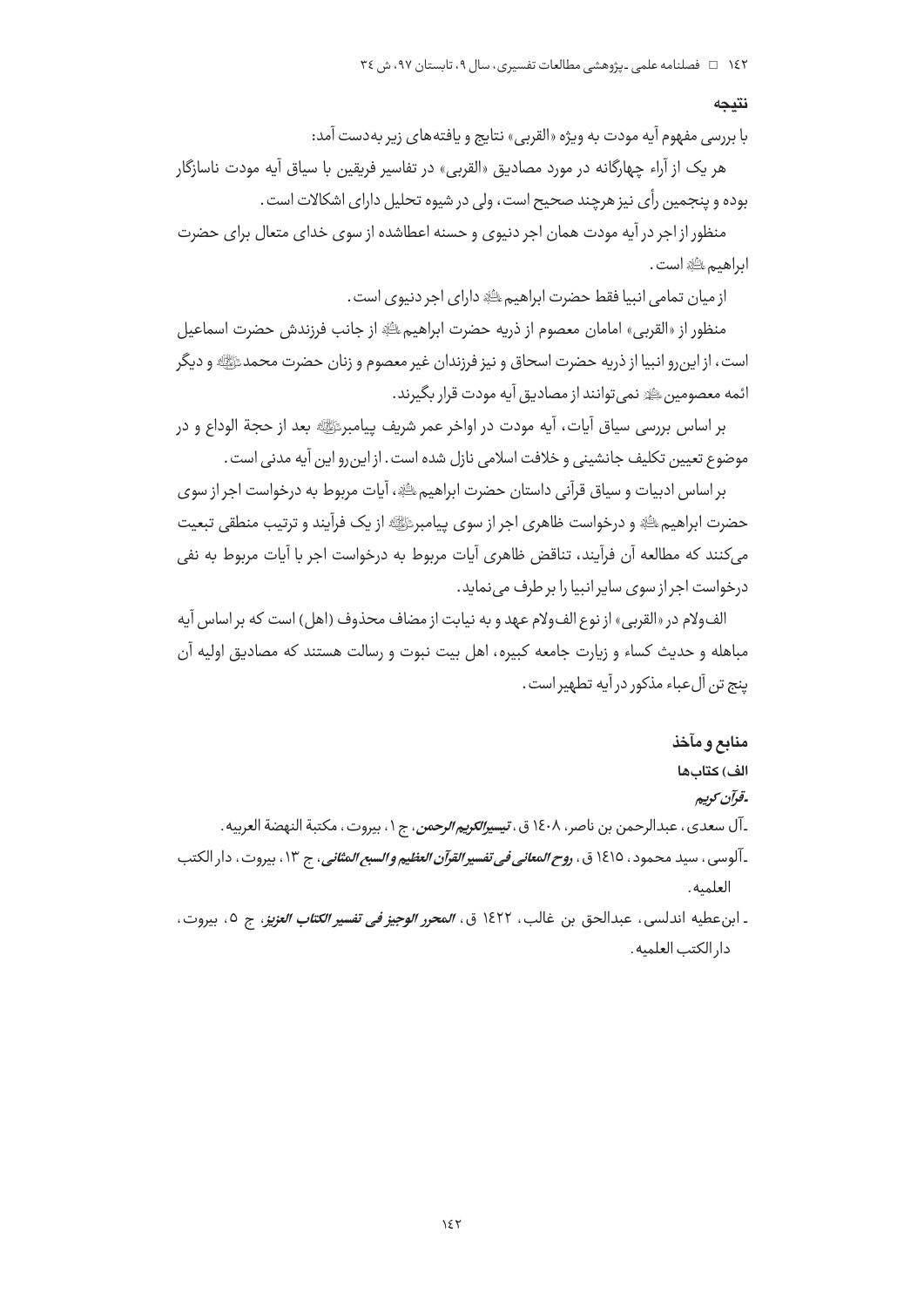۔ابن منظور، محمد بن مکرم، ١٤١٤ ق، *لسان العرب*، ج ١١، بیروت، دارالفکر و دار صادر. ـ ابن هشام انصاری ، جمالالدین ، ۱۳۷۸، م*غنی اللبیب عن کتب الاعاریب* ، ق<sub>م</sub> ، سیدالشهداء . ۔اندلسی ، ابوحیان محمد بن یوسف ، ۱۶۲۰ ق ، *البحر المحیط فی التفسی*ر ، ج ۹ ، بیروت ، دار الفکر . ـانيس ، ابراهيم و ديگران ، بي تا، *المعجم الوسيط* ، بيروت ، دار إحياء التراث العربي . ـ بروسوي ، اسماعيل ، ١٤٠٥ ق ، ر*وح البيان* ، ج ٨ ، بيروت ، دار احياء التراث العربي . ـ بغوي ، حسين بن مسعود ، ١٤٢٠ ق ، م*عالم التنزيل في تفسير القرآن* ، ج ٤ ، بيروت ، دار إحياء التراث العربي . ـ تسترى، ابومحمد سهل بن عبدالله، ١٤٢٣ ق، *تفسير التسترى*، تحقيق محمد باسل عيون السود، ج ٩، بيروت، منشورات محمدعلى بيضون / دار الكتب العلمية. ـ ثعالبي ، عبدالرحمن بن محمد ، ١٤١٨ ق ، *جواهر الحسان في تفسير القرآن* ، ج ٥ ، بيروت ، دار إحياء التراث العربي . ـ ثعلبي نيشابوري، ابواسحاق احمد بن ابراهيم، ١٤٢٢ ق، *الكشف و البيان عن تفسير القرآن*، ج ٨، بيروت، دار إحياء التراث العربي. ـ حاكم نيشابوري، ابوعبدالله محمد بن عبدالله، ١٤١٦ ق، *المستدرك الصحيحين*، تحقيق، يوسف مرعشي، ج ٣، بيروت، دار المعرفه. ـ حسینی شاهعبدالعظیمی ، حسین بن احمد ، ۱۳٦۳، *تفسیراثنا عشری* ، ج ۱۱، تهران ، میقات . ـ راغب اصفهاني، حسين بن محمد، ١٤١٢ ق، *المفردات في غريب القرآن*، تحقيق صفوان عدنان داودي، ج ١، دمشق وبيروت، دار العلم والدار الشامية. ۔رجبی ، محمود و دیگران ، ۱۳۸۳، ر*وش شناسی تفسیر قرآن* ، قم ، پژوهشگاه حوزه و دانشگاه . <sub>- ن</sub>ركشي ، بدرالدين محمد بن عبدالله ، ١٤١٠ ق ، *البرهان في علوم قرآن* ، ج ٢ ، بيروت ، دار المعرفه . ـ زمخشري ، جارالله محمود ، ١٤٠٧ ق ، *الكشاف عن حقائق غوامض التنزيل و عيون الأقاويل في وجوه التأويل* ، ج ٤ ، بيروت، دار الكتاب العربي. ـسلمی ، محمد بن حسین ، ١٣٦٩، *حقائق التفسی*ر، تحقیق نصرالله پورجوادی ، تهران ، مرکز نشر دانشگاهی . ـ سيوطي ، جلال|لدين ، ١٤٠٤ ق ، *الدر المنثور في التفسير بالمأثور*، ج ٦ ، قم ، كتابخانه آيت الله مرعشي نجفي .

ـــــــــــــــ ، ١٤٠٧ ق ، *الاتقان في علوم القرآن* ، ج ٢ ، بيروت ، دار الكتب العلميه .

ـ طباطبايي ، سيدمحمدحسين ، ١٤١٧ ق ، *الميزان في تفسير القرآن* ، ج ١٨ ـ٤ ، قم ، دفتر انشارات اسلامي . ـطريحي ، فخرالدين ، ١٤١٦ ق ، م*جمع البحرين* ، تحقيق سيد احمد حسيني ، ج ٢ ، تهران ، كتابفروشي مرتضوي . ـ عابدي ، فداحسین ، ۱۳۸۷، *سیمای اهل بیت در آیه مودت از دینگاه شیعه و اهل سنت* ، ق<sub>م ،</sub> بوستان کتاب . ۔فیض کاشانی ، محمدمحسن ، ١٤١٥ ق، *تفسیر الصافی* ، ج ٤ ، تهران ، صدر .

 $\Sigma$ ۳